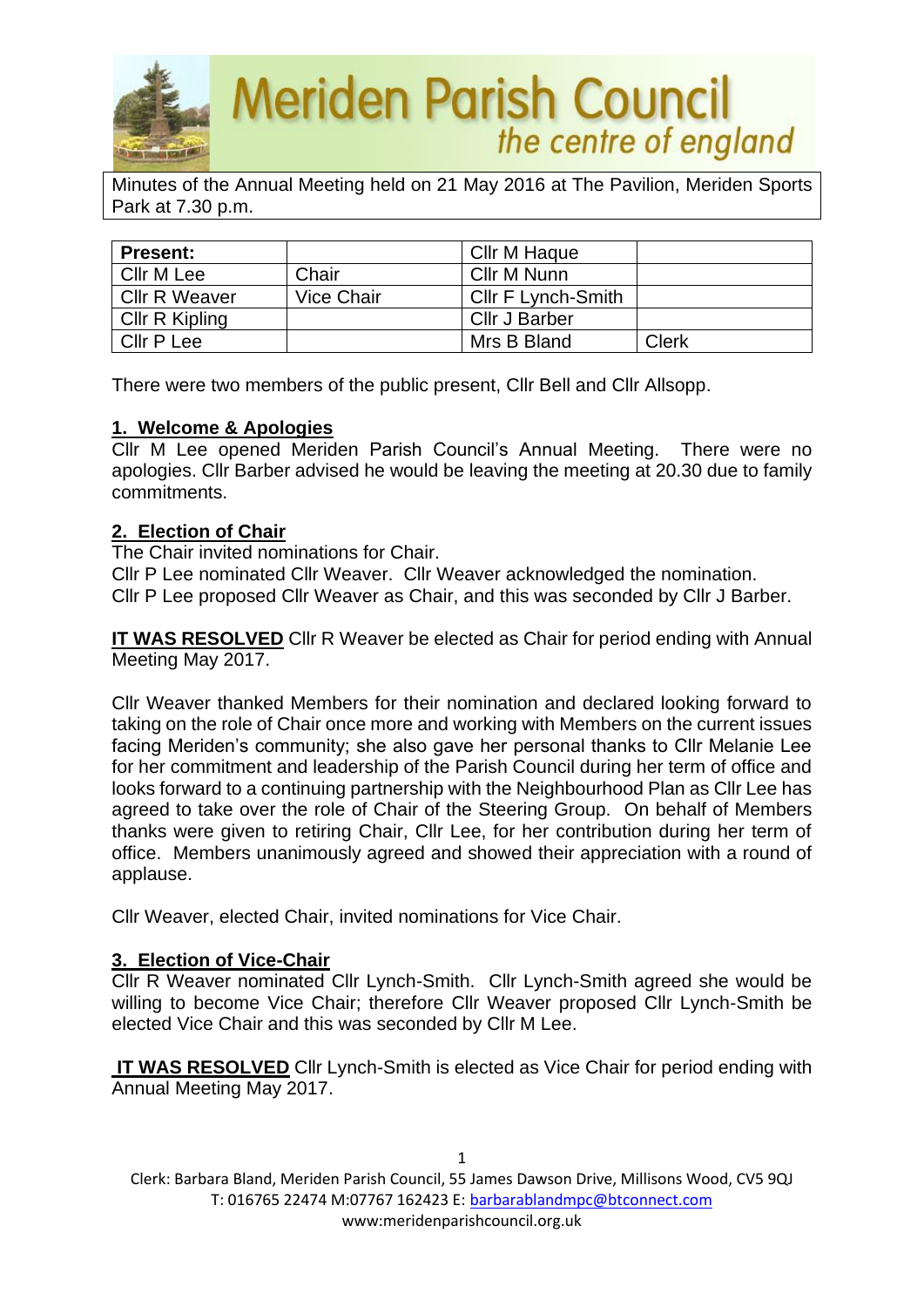

# **4. Election of Sub Committees and Representatives**

Cllr Weaver asked if Members were happy with their sub groups or if anyone wished to change in order extend their knowledge.

Sub-committee membership follows:-

| Α  | Village Hall Management Committee               | Cllr F Lynch-Smith                         |
|----|-------------------------------------------------|--------------------------------------------|
| B  | Neighbourhood Planning Steering Group           | Cllr M Lee Chair                           |
|    |                                                 | <b>Cllr R Weaver</b>                       |
|    |                                                 | Cllr P Lee                                 |
|    |                                                 | Cllr J Barber                              |
|    |                                                 | CIIr M Haque (task & finish groups only)   |
|    |                                                 | <b>Clerk</b>                               |
| С  | <b>Committee Member War Memorial</b>            | Cllr P Lee                                 |
|    | & Cyclists Memorial                             |                                            |
| D  | Meriden Pool                                    | Cllr M Haque                               |
|    |                                                 | <b>Clerk</b>                               |
| E. | <b>Allotment Representative</b>                 | Cllr P Lee                                 |
|    |                                                 | <b>Clerk</b>                               |
| F  | Solihull MBC Footpaths Forum and Representative | Cllr F Lynch-Smith                         |
|    | G Quarry Liaison Group Representatives          | <b>Cllr R Weaver</b>                       |
|    |                                                 | Cllr J Barber                              |
|    |                                                 | <b>Clerk</b>                               |
| H  | <b>Solihull MBC Conservation Committee</b>      | <b>Cllr R Weaver</b>                       |
|    | Solihull MBC Local Strategic Partnership        | <b>All Members</b>                         |
|    |                                                 | <b>Clerk</b>                               |
|    |                                                 | Representative to be appointed as and when |
| J  | Association of Parish and Town Councils         | meetings arise<br>Cllr R Weaver            |
|    | Solihull Area Committee                         | Cllr F Lynch-Smith                         |
| Kl | Solihull MBC Tree Wardens                       | Cllr R Kipling                             |
|    |                                                 | Cllr F Lynch-Smith                         |
|    | <b>Planning Committee</b>                       | Cllr R Kipling                             |
|    |                                                 | Cllr F Lynch-Smith                         |
|    |                                                 | Cllr J Barber                              |
|    |                                                 | Cllr M Nunn                                |
|    |                                                 | Full Council (as & when required)          |
|    | M Community Surgeries                           | Chair                                      |
|    |                                                 | Clerk                                      |
|    |                                                 | Neighbourhood Co-ordinator                 |
|    | N Community Speed Watch                         | Cllr J Barber                              |
|    |                                                 | Cllr P Lee                                 |
|    | O Airspace Change Consultation & Birmingham     | Cllr M Haque                               |
|    | <b>Airport Extension</b>                        | Clerk                                      |
| P  | Meriden Sports Park (Management)                | Cllr R Weaver - Director/Chair             |
|    |                                                 | Cllr P Lee - Director/Vice Chair           |
|    |                                                 | Cllr J Barber - Director                   |
|    |                                                 | Cllr M Lee (Parish Council Representative) |
|    |                                                 | Mrs B Bland - Company Secretary            |
|    | Q Meriden Sports & Recreation Trust             | Cllr F Lynch-Smith                         |

Clerk: Barbara Bland, Meriden Parish Council, 55 James Dawson Drive, Millisons Wood, CV5 9QJ T: 016765 22474 M:07767 162423 E[: barbarablandmpc@btconnect.com](mailto:barbarablandmpc@btconnect.com) www:meridenparishcouncil.org.uk